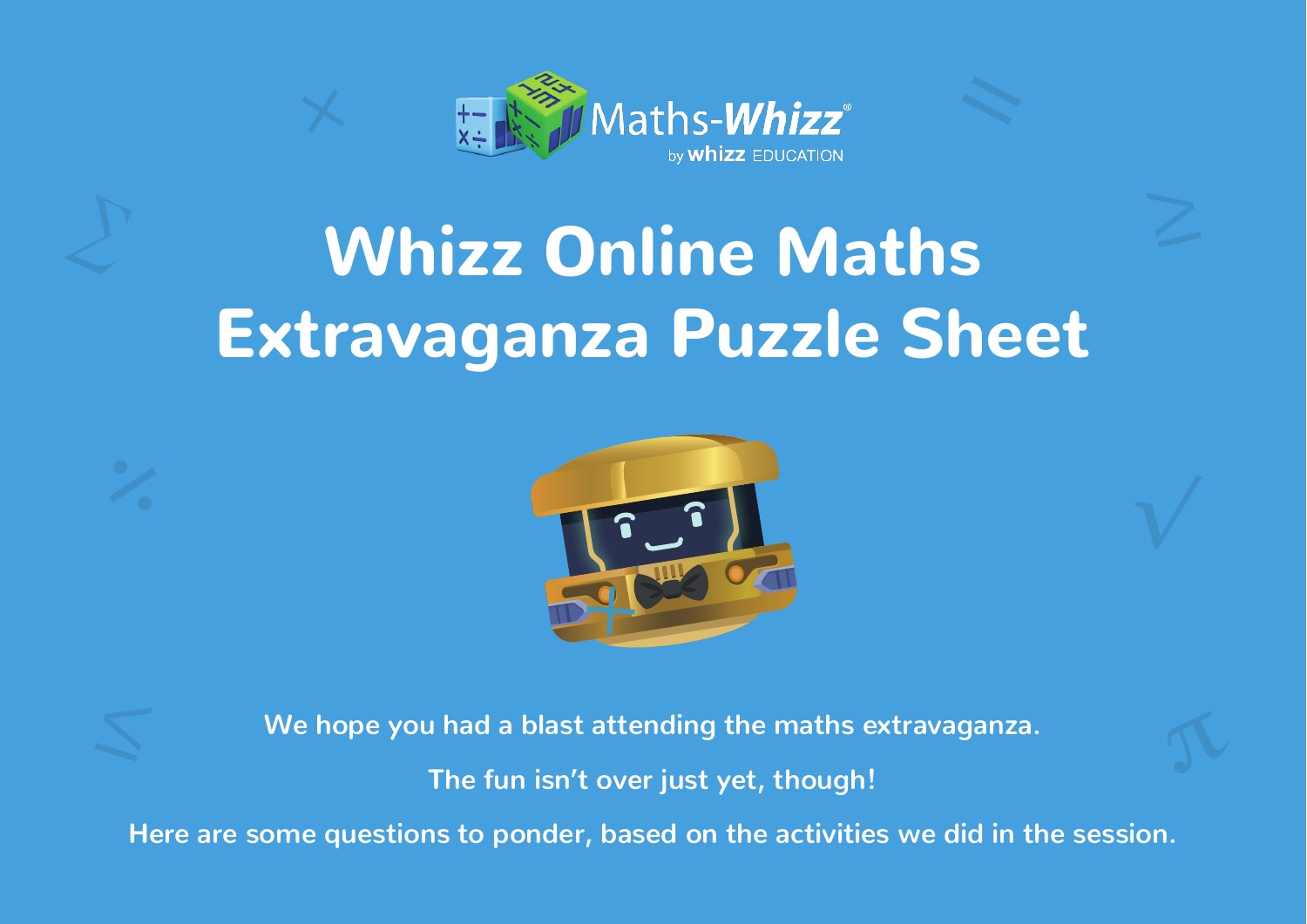### Can Sim end in a draw?



**Sim is a two-player game where players take it in turns to draw lines connecting any two points on a hexagon (using different colours).** 

**The first person to make a triangle with three of their own colour loses!** 

**Note the triangle must join three points on the hexagon; smaller triangles don't count.**

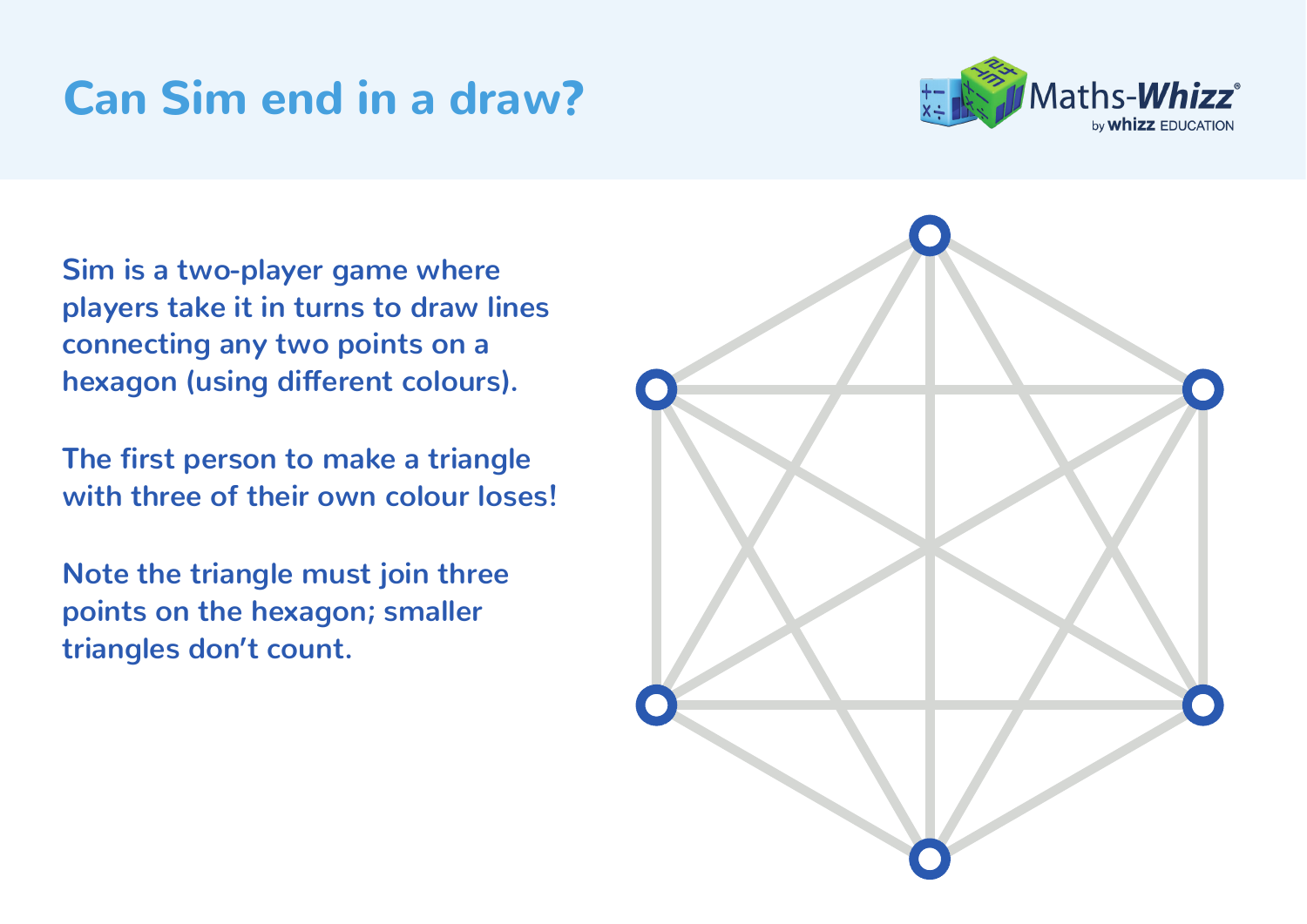# Can Sim end in a draw?



#### Q1. Is it better to go as Player 1 or Player 2? Why?

Here is a completed attempt at the game.

**Q2. Player 2 has just lost - can find spot their** the following picture shows: blue triangle?

In fact, it seems like every game ends in a win for one of the players. Which makes you wonder - is a draw possible in Sim?

It definitely is if we're playing on a pentagon, as



Q3. Your ultimate challenge: either show that a draw is possible on a hexagon or explain why it is impossible.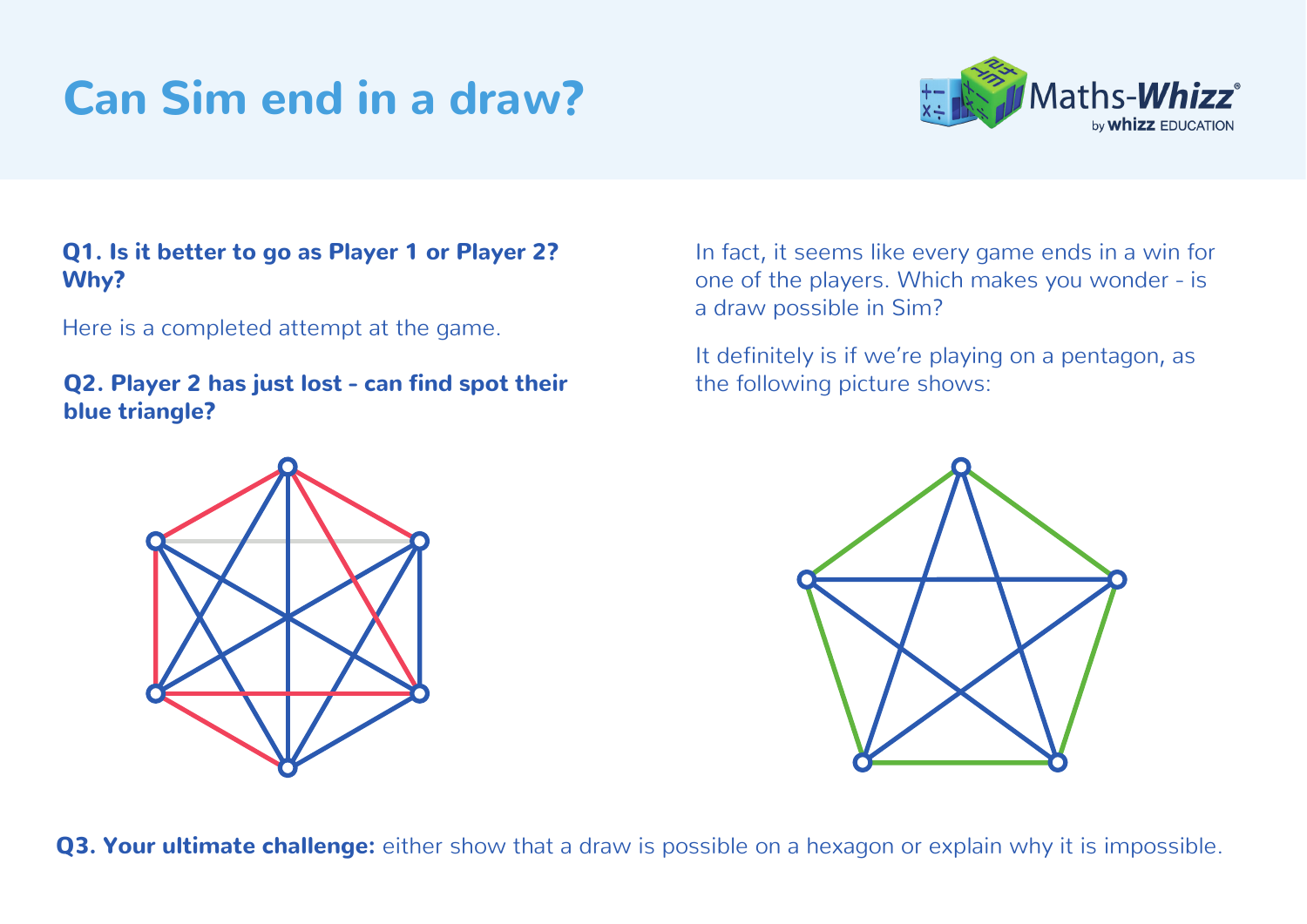### The a-mazing puzzle



**Here is the maze we navigated through in the session. See if you can remember how to trace a path to the exit. Remember, no left turns allowed!** 

| <b>GOAL!</b> | <b>No-Left-Turn Maze</b><br>Enter here, then follow paths to GOAL. Don't make any left turns or U-turns.<br>© 2009 by Robert Abbott |
|--------------|-------------------------------------------------------------------------------------------------------------------------------------|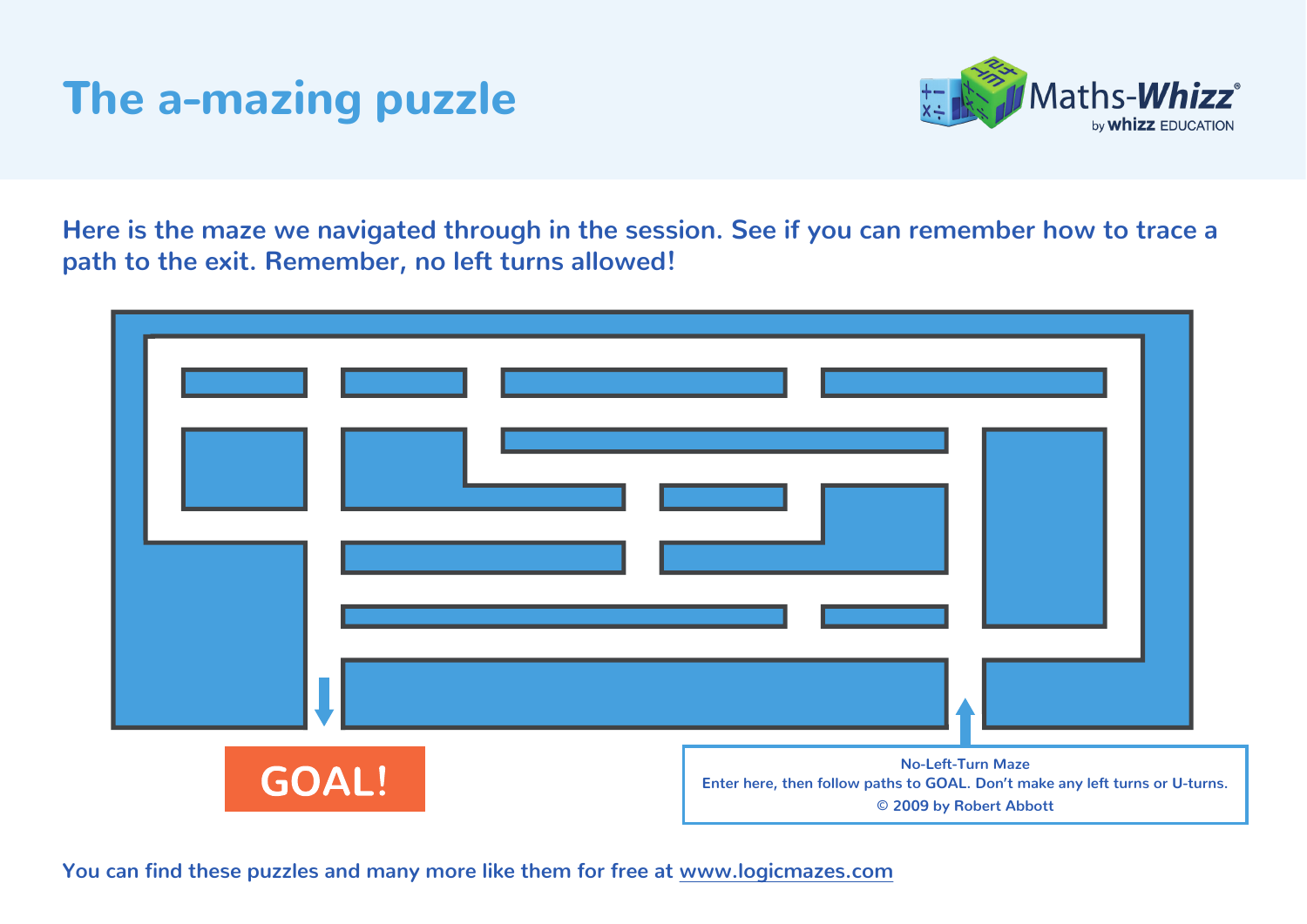### The a-mazing puzzle



**And here is another maze - this time, you have to alternate the colours you pass through (red-blue-red-blue…)**



**You can find these puzzles and many more like them for free at [www.logicmazes.com](http://www.logicmazes.com/)**